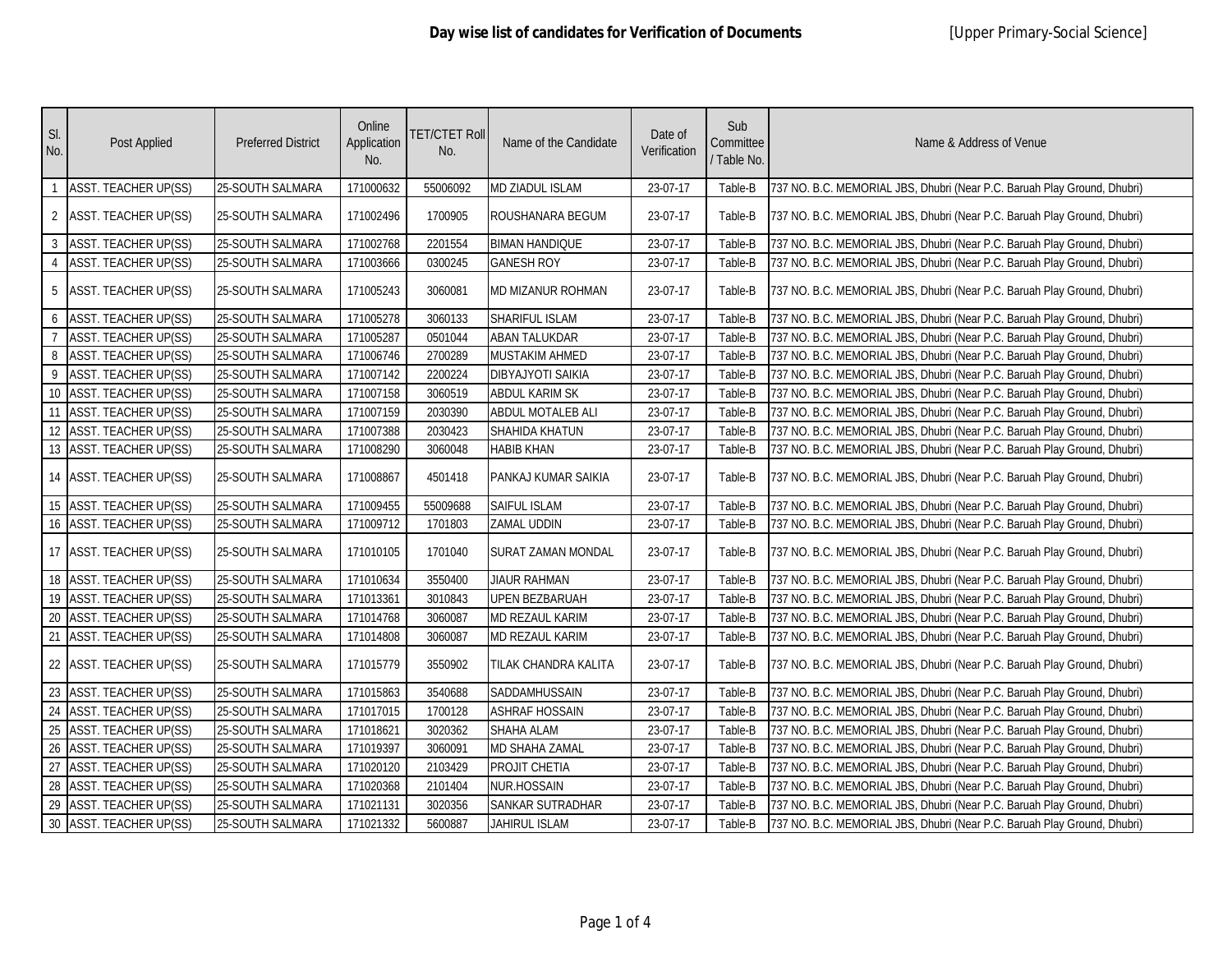| SI.<br>No. | Post Applied                | <b>Preferred District</b> | Online<br>Application<br>No. | <b>TET/CTET Roll</b><br>No. | Name of the Candidate      | Date of<br>Verification | Sub<br>Committee<br>/ Table No. | Name & Address of Venue                                                  |
|------------|-----------------------------|---------------------------|------------------------------|-----------------------------|----------------------------|-------------------------|---------------------------------|--------------------------------------------------------------------------|
|            | 31 ASST. TEACHER UP(SS)     | 25-SOUTH SALMARA          | 171021363                    | 5604722                     | SRI DINESH MAZUMDAR        | 23-07-17                | Table-B                         | 737 NO. B.C. MEMORIAL JBS, Dhubri (Near P.C. Baruah Play Ground, Dhubri) |
|            | 32 ASST. TEACHER UP(SS)     | 25-SOUTH SALMARA          | 171021705                    | 2604233                     | PIKUMONI BORA              | 23-07-17                | Table-B                         | 737 NO. B.C. MEMORIAL JBS, Dhubri (Near P.C. Baruah Play Ground, Dhubri) |
|            | 33 ASST. TEACHER UP(SS)     | 25-SOUTH SALMARA          | 171022198                    | 4002052                     | KAUSHIK JYOTI DEKA         | 23-07-17                | Table-B                         | 737 NO. B.C. MEMORIAL JBS, Dhubri (Near P.C. Baruah Play Ground, Dhubri) |
|            | 34 ASST. TEACHER UP(SS)     | 25-SOUTH SALMARA          | 171022311                    | 3060099                     | <b>MD SUJAUL ISLAM</b>     | 23-07-17                | Table-B                         | 737 NO. B.C. MEMORIAL JBS, Dhubri (Near P.C. Baruah Play Ground, Dhubri) |
| $35\,$     | <b>ASST. TEACHER UP(SS)</b> | 25-SOUTH SALMARA          | 171022378                    | 4001955                     | <b>HEMANTA NATH</b>        | 23-07-17                | Table-B                         | 737 NO. B.C. MEMORIAL JBS, Dhubri (Near P.C. Baruah Play Ground, Dhubri) |
| 36         | <b>ASST. TEACHER UP(SS)</b> | 25-SOUTH SALMARA          | 171023161                    | 4700579                     | <b>SIMANTA NATH</b>        | 23-07-17                | Table-B                         | 737 NO. B.C. MEMORIAL JBS, Dhubri (Near P.C. Baruah Play Ground, Dhubri) |
| 37         | ASST. TEACHER UP(SS)        | 25-SOUTH SALMARA          | 171023315                    | 2900967                     | RANJIT KUMAR DAS           | 23-07-17                | Table-B                         | 737 NO. B.C. MEMORIAL JBS, Dhubri (Near P.C. Baruah Play Ground, Dhubri) |
| 38         | <b>ASST. TEACHER UP(SS)</b> | 25-SOUTH SALMARA          | 171023365                    | 4700786                     | DHRUBA JYOTI DUTTA         | 23-07-17                | Table-B                         | 737 NO. B.C. MEMORIAL JBS, Dhubri (Near P.C. Baruah Play Ground, Dhubri) |
| 39         | <b>ASST. TEACHER UP(SS)</b> | 25-SOUTH SALMARA          | 171023370                    | 3030426                     | <b>MANOJ RAJBONGSHI</b>    | 23-07-17                | Table-B                         | 737 NO. B.C. MEMORIAL JBS, Dhubri (Near P.C. Baruah Play Ground, Dhubri) |
| 40         | ASST. TEACHER UP(SS)        | 25-SOUTH SALMARA          | 171023579                    | 3020034                     | ANOWAR HUSSAIN             | 23-07-17                | Table-B                         | 737 NO. B.C. MEMORIAL JBS, Dhubri (Near P.C. Baruah Play Ground, Dhubri) |
| 41         | ASST. TEACHER UP(SS)        | 25-SOUTH SALMARA          | 171023846                    | 3110288                     | <b>SAHIDUR AHMED</b>       | 23-07-17                | Table-B                         | 737 NO. B.C. MEMORIAL JBS, Dhubri (Near P.C. Baruah Play Ground, Dhubri) |
|            | 42 ASST. TEACHER UP(SS)     | 25-SOUTH SALMARA          | 171024550                    | 1701254                     | <b>BIRENDRA KUMAR SEAL</b> | 23-07-17                | Table-B                         | 737 NO. B.C. MEMORIAL JBS, Dhubri (Near P.C. Baruah Play Ground, Dhubri) |
|            | 43 ASST. TEACHER UP(SS)     | 25-SOUTH SALMARA          | 171024847                    | 1701026                     | <b>DHIREN KUMAR SEAL</b>   | 23-07-17                | Table-B                         | 737 NO. B.C. MEMORIAL JBS, Dhubri (Near P.C. Baruah Play Ground, Dhubri) |
|            | 44 ASST. TEACHER UP(SS)     | 25-SOUTH SALMARA          | 171026280                    | 5100739                     | <b>RUKMA CHETIA</b>        | 23-07-17                | Table-B                         | 737 NO. B.C. MEMORIAL JBS, Dhubri (Near P.C. Baruah Play Ground, Dhubri) |
| 45         | <b>ASST. TEACHER UP(SS)</b> | 25-SOUTH SALMARA          | 171026595                    | 1701075                     | ZIAUR RAHMAN               | 23-07-17                | Table-B                         | 737 NO. B.C. MEMORIAL JBS, Dhubri (Near P.C. Baruah Play Ground, Dhubri) |
| 46         | <b>ASST. TEACHER UP(SS)</b> | 25-SOUTH SALMARA          | 171026805                    | 1301889                     | <b>JUGAL GOHAIN</b>        | 23-07-17                | Table-B                         | 737 NO. B.C. MEMORIAL JBS, Dhubri (Near P.C. Baruah Play Ground, Dhubri) |
| 47         | <b>ASST. TEACHER UP(SS)</b> | 25-SOUTH SALMARA          | 171026962                    | 1301038                     | <b>UPEN BORUAH</b>         | 23-07-17                | Table-B                         | 737 NO. B.C. MEMORIAL JBS, Dhubri (Near P.C. Baruah Play Ground, Dhubri) |
| 48         | <b>ASST. TEACHER UP(SS)</b> | 25-SOUTH SALMARA          | 171027828                    | 1501262                     | MOTLEB ALI SHEIKH          | 23-07-17                | Table-B                         | 737 NO. B.C. MEMORIAL JBS, Dhubri (Near P.C. Baruah Play Ground, Dhubri) |
|            | 49 ASST. TEACHER UP(SS)     | 25-SOUTH SALMARA          | 171027847                    | 4404587                     | RINKU BEZBARUAH            | 23-07-17                | Table-B                         | 737 NO. B.C. MEMORIAL JBS, Dhubri (Near P.C. Baruah Play Ground, Dhubri) |
|            | 50 ASST. TEACHER UP(SS)     | 25-SOUTH SALMARA          | 171028237                    | 3900031                     | ARUP KUMAR BARUAH          | 23-07-17                | Table-B                         | 737 NO. B.C. MEMORIAL JBS, Dhubri (Near P.C. Baruah Play Ground, Dhubri) |
| 51         | ASST. TEACHER UP(SS)        | 25-SOUTH SALMARA          | 171028356                    | 3901150                     | <b>LIMAMONI GOGOI</b>      | 23-07-17                | Table-B                         | 737 NO. B.C. MEMORIAL JBS, Dhubri (Near P.C. Baruah Play Ground, Dhubri) |
|            | 52 ASST. TEACHER UP(SS)     | 25-SOUTH SALMARA          | 171028497                    | 3900879                     | <b>DIGANTA KONWAR</b>      | 23-07-17                | Table-B                         | 737 NO. B.C. MEMORIAL JBS, Dhubri (Near P.C. Baruah Play Ground, Dhubri) |
|            | 53 ASST. TEACHER UP(SS)     | 25-SOUTH SALMARA          | 171028835                    | 3010582                     | PANKAJ CHAKRABORTY         | 23-07-17                | Table-B                         | 737 NO. B.C. MEMORIAL JBS, Dhubri (Near P.C. Baruah Play Ground, Dhubri) |
|            | 54 ASST. TEACHER UP(SS)     | 25-SOUTH SALMARA          | 171028917                    | 4601016                     | <b>MD SAJAD HUSSAIN</b>    | 23-07-17                | Table-B                         | 737 NO. B.C. MEMORIAL JBS, Dhubri (Near P.C. Baruah Play Ground, Dhubri) |
|            | 55 ASST. TEACHER UP(SS)     | 25-SOUTH SALMARA          | 171029179                    | 3540529                     | <b>NAYAN MONI DUTTA</b>    | 23-07-17                | Table-B                         | 737 NO. B.C. MEMORIAL JBS, Dhubri (Near P.C. Baruah Play Ground, Dhubri) |
|            | 56 ASST. TEACHER UP(SS)     | <b>25-SOUTH SALMARA</b>   | 171029832                    | 3110087                     | <b>DEBASISH KUMAR PAUL</b> | 23-07-17                | Table-B                         | 737 NO. B.C. MEMORIAL JBS, Dhubri (Near P.C. Baruah Play Ground, Dhubri) |
| 57         | <b>ASST. TEACHER UP(SS)</b> | 25-SOUTH SALMARA          | 171029978                    | 3010475                     | MD SAYEDUL HOQUE           | 23-07-17                | Table-B                         | 737 NO. B.C. MEMORIAL JBS, Dhubri (Near P.C. Baruah Play Ground, Dhubri) |
| 58         | <b>ASST. TEACHER UP(SS)</b> | 25-SOUTH SALMARA          | 171030007                    | 2101155                     | MOFIQUL ISLAM              | 23-07-17                | Table-B                         | 737 NO. B.C. MEMORIAL JBS, Dhubri (Near P.C. Baruah Play Ground, Dhubri) |
|            | 59 ASST. TEACHER UP(SS)     | 25-SOUTH SALMARA          | 171030015                    | 2551380                     | HALADHAR SAHARIAH          | 23-07-17                | Table-B                         | 737 NO. B.C. MEMORIAL JBS, Dhubri (Near P.C. Baruah Play Ground, Dhubri) |
| 60         | <b>ASST. TEACHER UP(SS)</b> | 25-SOUTH SALMARA          | 171030912                    | 3030434                     | <b>JAKIR HUSSAIN</b>       | 23-07-17                | Table-B                         | 737 NO. B.C. MEMORIAL JBS, Dhubri (Near P.C. Baruah Play Ground, Dhubri) |
|            | 61 ASST. TEACHER UP(SS)     | 25-SOUTH SALMARA          | 171031138                    | 2200822                     | NIRANJAN BORDOLOI          | 23-07-17                | Table-B                         | 737 NO. B.C. MEMORIAL JBS, Dhubri (Near P.C. Baruah Play Ground, Dhubri) |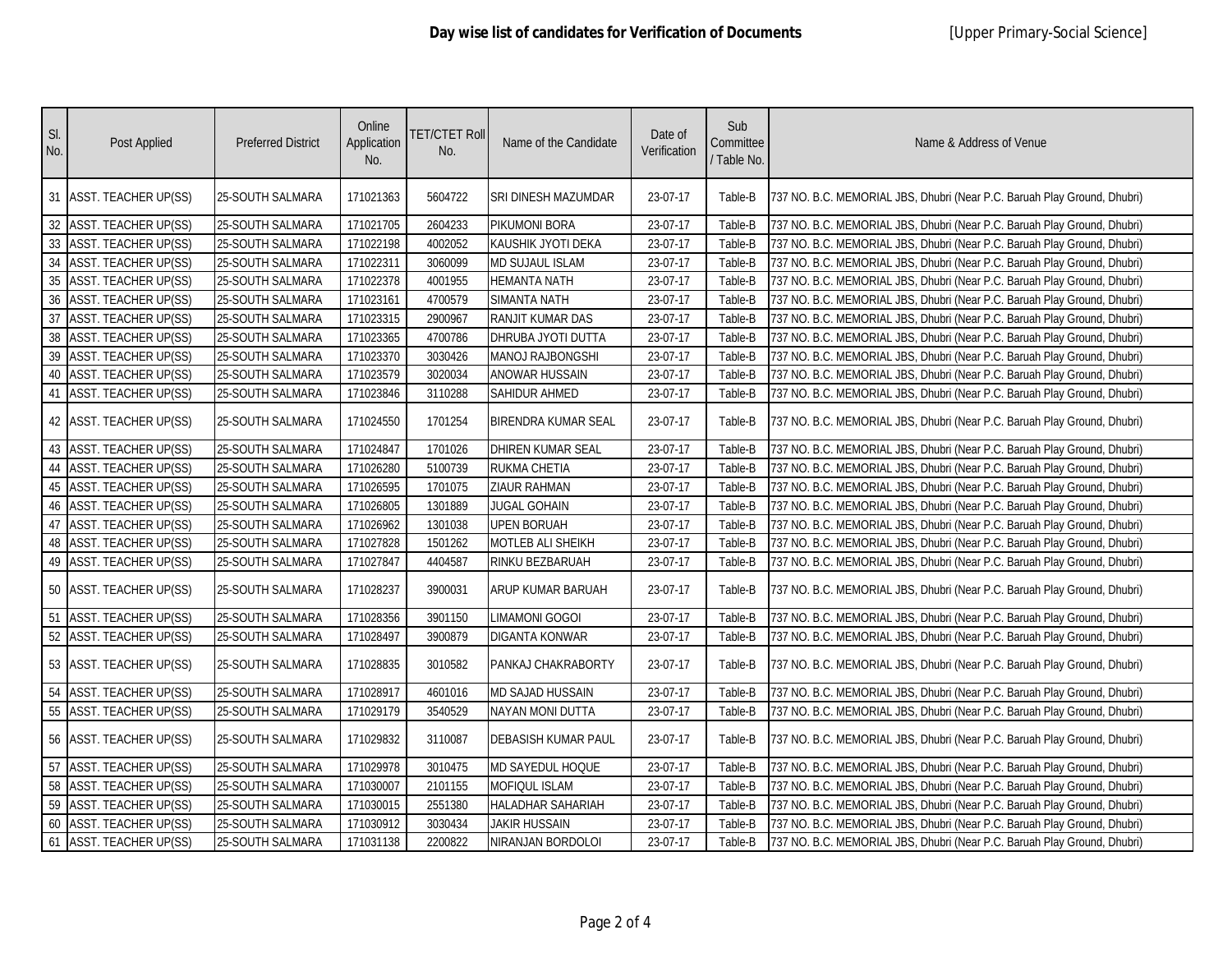| SI.<br>No.      | Post Applied                | <b>Preferred District</b> | Online<br>Application<br>No. | <b>TET/CTET Roll</b><br>No. | Name of the Candidate                  | Date of<br>Verification | Sub<br>Committee<br>/ Table No. | Name & Address of Venue                                                  |
|-----------------|-----------------------------|---------------------------|------------------------------|-----------------------------|----------------------------------------|-------------------------|---------------------------------|--------------------------------------------------------------------------|
| 62              | <b>ASST. TEACHER UP(SS)</b> | 25-SOUTH SALMARA          | 171031174                    | 4500225                     | <b>BITUPAN BARUAH</b>                  | 23-07-17                | Table-B                         | 737 NO. B.C. MEMORIAL JBS, Dhubri (Near P.C. Baruah Play Ground, Dhubri) |
| 63              | <b>ASST. TEACHER UP(SS)</b> | 25-SOUTH SALMARA          | 171031198                    | 55003484                    | <b>HAFIZA BEGUM</b>                    | 23-07-17                | Table-B                         | 737 NO. B.C. MEMORIAL JBS, Dhubri (Near P.C. Baruah Play Ground, Dhubri) |
|                 | 64 ASST. TEACHER UP(SS)     | 25-SOUTH SALMARA          | 171031581                    | 3900484                     | RINJUMONI KHANIKAR                     | 23-07-17                | Table-B                         | 737 NO. B.C. MEMORIAL JBS, Dhubri (Near P.C. Baruah Play Ground, Dhubri) |
| 65              | <b>ASST. TEACHER UP(SS)</b> | 25-SOUTH SALMARA          | 171031608                    | 1503158                     | <b>MOTIOR RAHMAN</b>                   | 23-07-17                | Table-B                         | 737 NO. B.C. MEMORIAL JBS, Dhubri (Near P.C. Baruah Play Ground, Dhubri) |
| 66              | <b>ASST. TEACHER UP(SS)</b> | 25-SOUTH SALMARA          | 171031757                    | 0700039                     | ABDUS SAMAD                            | 23-07-17                | Table-B                         | 737 NO. B.C. MEMORIAL JBS, Dhubri (Near P.C. Baruah Play Ground, Dhubri) |
| 67              | <b>ASST. TEACHER UP(SS)</b> | 25-SOUTH SALMARA          | 171031865                    | 1500519                     | <b>DIPAK KUMAR ROY</b>                 | 23-07-17                | Table-B                         | 737 NO. B.C. MEMORIAL JBS, Dhubri (Near P.C. Baruah Play Ground, Dhubri) |
| 68              | ASST. TEACHER UP(SS)        | 25-SOUTH SALMARA          | 171032456                    | 4701065                     | <b>NIKI CHAW</b>                       | 23-07-17                | Table-B                         | 737 NO. B.C. MEMORIAL JBS, Dhubri (Near P.C. Baruah Play Ground, Dhubri) |
| 69              | <b>ASST. TEACHER UP(SS)</b> | 25-SOUTH SALMARA          | 171032611                    | 3900067                     | <b>BIMAN BORUAH</b>                    | 23-07-17                | Table-B                         | 737 NO. B.C. MEMORIAL JBS, Dhubri (Near P.C. Baruah Play Ground, Dhubri) |
|                 | 70 ASST. TEACHER UP(SS)     | 25-SOUTH SALMARA          | 171032674                    | 2100825                     | KALYAN CHANDRA<br><b>BARMAN</b>        | 23-07-17                | Table-B                         | 737 NO. B.C. MEMORIAL JBS, Dhubri (Near P.C. Baruah Play Ground, Dhubri) |
| 71              | <b>ASST. TEACHER UP(SS)</b> | 25-SOUTH SALMARA          | 171032720                    | 1701742                     | SHAMI NUZZAMAN                         | 23-07-17                | Table-B                         | 737 NO. B.C. MEMORIAL JBS, Dhubri (Near P.C. Baruah Play Ground, Dhubri) |
| 72              | <b>ASST. TEACHER UP(SS)</b> | 25-SOUTH SALMARA          | 171032815                    | 1301980                     | <b>KAMALESWAR MILI</b>                 | 23-07-17                | Table-B                         | 737 NO. B.C. MEMORIAL JBS, Dhubri (Near P.C. Baruah Play Ground, Dhubri) |
| 73              | <b>ASST. TEACHER UP(SS)</b> | 25-SOUTH SALMARA          | 171033877                    | 55003297                    | <b>FUZAEL AHMAD</b>                    | 23-07-17                | Table-B                         | 737 NO. B.C. MEMORIAL JBS, Dhubri (Near P.C. Baruah Play Ground, Dhubri) |
| 74              | ASST. TEACHER UP(SS)        | 25-SOUTH SALMARA          | 171036159                    | 4601380                     | <b>DUDU DUTTA</b>                      | 23-07-17                | Table-B                         | 737 NO. B.C. MEMORIAL JBS, Dhubri (Near P.C. Baruah Play Ground, Dhubri) |
|                 | 75 ASST. TEACHER UP(SS)     | <b>25-SOUTH SALMARA</b>   | 171036249                    | 3803252                     | LAKHI PROSAD BORAH                     | 23-07-17                | Table-B                         | 737 NO. B.C. MEMORIAL JBS, Dhubri (Near P.C. Baruah Play Ground, Dhubri) |
|                 | 76 ASST. TEACHER UP(SS)     | 25-SOUTH SALMARA          | 171036589                    | 2600413                     | <b>DINA NATH KALITA</b>                | 23-07-17                | Table-B                         | 737 NO. B.C. MEMORIAL JBS, Dhubri (Near P.C. Baruah Play Ground, Dhubri) |
| $\overline{77}$ | <b>ASST. TEACHER UP(SS)</b> | 25-SOUTH SALMARA          | 171036603                    | 1200966                     | MD FAIZUDDIN AHMED                     | 23-07-17                | Table-B                         | 737 NO. B.C. MEMORIAL JBS, Dhubri (Near P.C. Baruah Play Ground, Dhubri) |
| 78              | <b>ASST. TEACHER UP(SS)</b> | 25-SOUTH SALMARA          | 171036634                    | 55005576                    | <b>MD EADUL ISLAM</b>                  | 23-07-17                | Table-B                         | 737 NO. B.C. MEMORIAL JBS, Dhubri (Near P.C. Baruah Play Ground, Dhubri) |
| 79              | <b>ASST. TEACHER UP(SS)</b> | 25-SOUTH SALMARA          | 171036686                    | 0402387                     | NASIR UDDIN KHAN                       | 23-07-17                | Table-B                         | 737 NO. B.C. MEMORIAL JBS, Dhubri (Near P.C. Baruah Play Ground, Dhubri) |
|                 | 80 ASST. TEACHER UP(SS)     | 25-SOUTH SALMARA          | 171036794                    | 2100570                     | <b>GOBINDA CHANDRA NATH</b>            | 23-07-17                | Table-B                         | 737 NO. B.C. MEMORIAL JBS, Dhubri (Near P.C. Baruah Play Ground, Dhubri) |
| 81              | <b>ASST. TEACHER UP(SS)</b> | 25-SOUTH SALMARA          | 171037181                    | 1700292                     | MAFSUD RAHMAN                          | 23-07-17                | Table-B                         | 737 NO. B.C. MEMORIAL JBS, Dhubri (Near P.C. Baruah Play Ground, Dhubri) |
|                 | 82 ASST. TEACHER UP(SS)     | <b>25-SOUTH SALMARA</b>   | 171037189                    | 1700495                     | MD MONOWARUL ISLAM                     | 23-07-17                | Table-B                         | 737 NO. B.C. MEMORIAL JBS, Dhubri (Near P.C. Baruah Play Ground, Dhubri) |
| 83              | ASST. TEACHER UP(SS)        | 25-SOUTH SALMARA          | 171037213                    | 2601935                     | <b>HEMANTA BORAH</b>                   | 23-07-17                | Table-B                         | 737 NO. B.C. MEMORIAL JBS, Dhubri (Near P.C. Baruah Play Ground, Dhubri) |
| 84              | <b>ASST. TEACHER UP(SS)</b> | 25-SOUTH SALMARA          | 171037453                    | 2100646                     | SRI HERAMBA KALITA                     | 23-07-17                | Table-B                         | 737 NO. B.C. MEMORIAL JBS, Dhubri (Near P.C. Baruah Play Ground, Dhubri) |
|                 | 85 ASST. TEACHER UP(SS)     | <b>25-SOUTH SALMARA</b>   | 171037647                    | 2031675                     | <b>DURGA PRASAD</b><br><b>UPADHYAY</b> | 23-07-17                | Table-B                         | 737 NO. B.C. MEMORIAL JBS, Dhubri (Near P.C. Baruah Play Ground, Dhubri) |
|                 | 86 ASST. TEACHER UP(SS)     | 25-SOUTH SALMARA          | 171037672                    | 3003863                     | KHIROD KUMAR DUTTA                     | 23-07-17                | Table-B                         | 737 NO. B.C. MEMORIAL JBS, Dhubri (Near P.C. Baruah Play Ground, Dhubri) |
| 87              | <b>ASST. TEACHER UP(SS)</b> | 25-SOUTH SALMARA          | 171038109                    | 3030794                     | SUNANDA NIROLA                         | 23-07-17                | Table-B                         | 737 NO. B.C. MEMORIAL JBS, Dhubri (Near P.C. Baruah Play Ground, Dhubri) |
| 88              | <b>ASST. TEACHER UP(SS)</b> | 25-SOUTH SALMARA          | 171038124                    | 3060140                     | <b>SOLEMAN KHAN</b>                    | 23-07-17                | Table-B                         | 737 NO. B.C. MEMORIAL JBS, Dhubri (Near P.C. Baruah Play Ground, Dhubri) |
| 89              | <b>ASST. TEACHER UP(SS)</b> | 25-SOUTH SALMARA          | 171038338                    | 3060140                     | <b>SOLEMAN KHAN</b>                    | 23-07-17                | Table-B                         | 737 NO. B.C. MEMORIAL JBS, Dhubri (Near P.C. Baruah Play Ground, Dhubri) |
| 90              | <b>ASST. TEACHER UP(SS)</b> | 25-SOUTH SALMARA          | 171039492                    | 54002854                    | MD JULFIKAR ALI                        | 23-07-17                | Table-B                         | 737 NO. B.C. MEMORIAL JBS, Dhubri (Near P.C. Baruah Play Ground, Dhubri) |